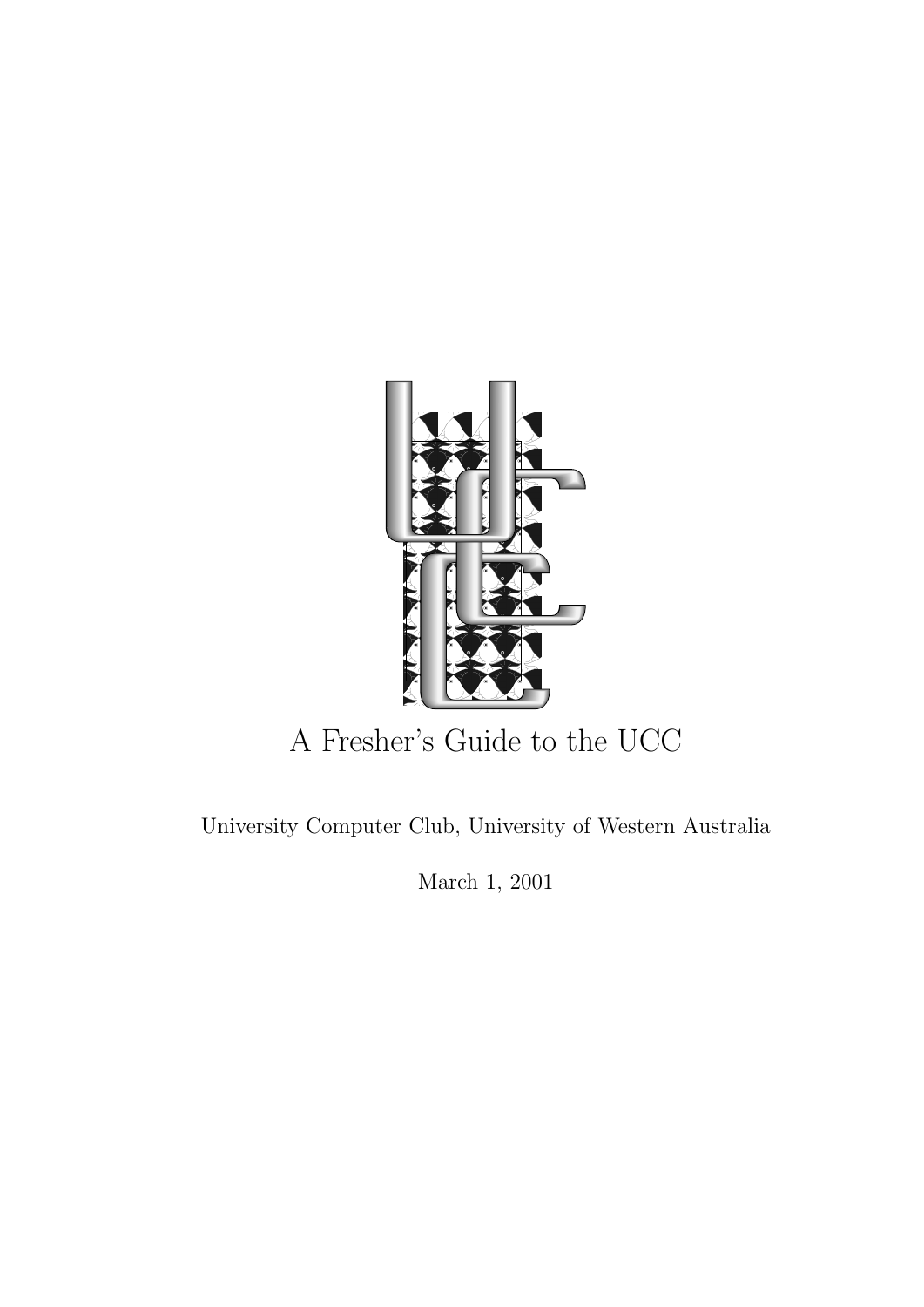### Foreword

If you're a new member, try and read this. It'll help you get involved with a great club and make use of the tremendous computing resources the club puts at your disposal. This is a great chance to learn about the operating systems that drive much of the world's computing, and use hardware that you certainly won't find at home!

More to the point, UCC members are great people. Make sure you come up to the club room and hang out — every Friday night is pizza night (orders taken around  $7 \text{pm}$ ). Subscribe to the email lists and get details on jobs, parties and interesting 'stuff' that's going on in the world.

The latest version of this document (including hyperlinks not shown in the printed version) is available at the web address:

<http://www.ucc.guild.uwa.edu.au/infobase/guide>

The University Computer Club

Phone +61 9380 3901 or facsimile +61 9380 1041 Box 22, Guild of Undergraduates, UWA, Crawley, WA 6009 Email <committee@ucc.gu.uwa.edu.au> Web page <http://www.ucc.gu.uwa.edu.au>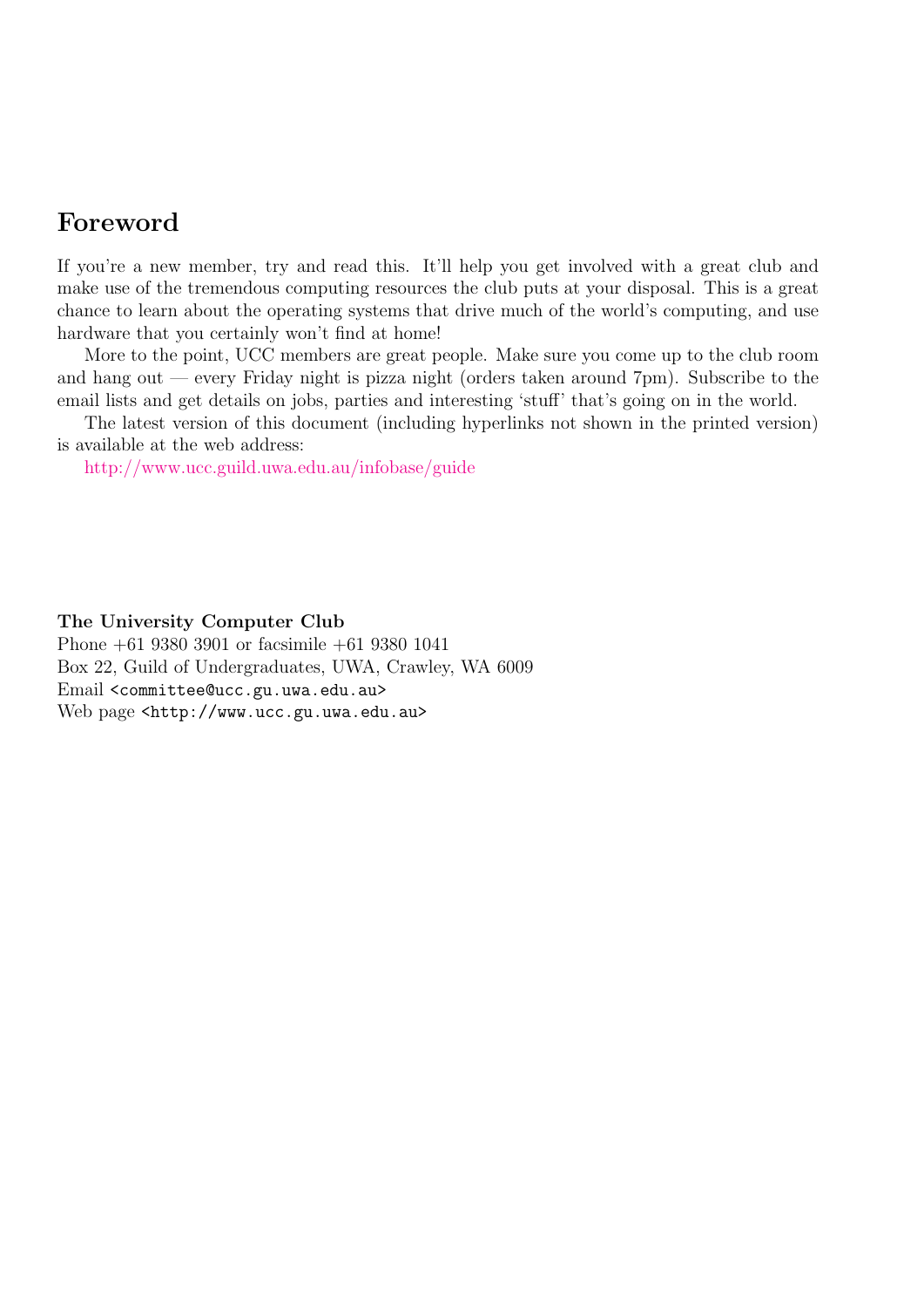# **Contents**

| $\mathbf{1}$   |     | $\overline{2}$                                                                                                                            |
|----------------|-----|-------------------------------------------------------------------------------------------------------------------------------------------|
|                | 1.1 | $\overline{2}$                                                                                                                            |
|                | 1.2 | Where is the clubroom? $\ldots$ , $\ldots$ , $\ldots$ , $\ldots$ , $\ldots$ , $\ldots$ , $\ldots$ , $\ldots$ , $\ldots$<br>$\overline{2}$ |
|                | 1.3 | $\overline{2}$<br>What is the committee and what does it $do? \ldots \ldots \ldots \ldots \ldots$                                         |
|                | 1.4 | 3                                                                                                                                         |
|                | 1.5 | $\overline{4}$<br>Who can I ask for help? $\ldots \ldots \ldots \ldots \ldots \ldots \ldots \ldots \ldots \ldots$                         |
| $\overline{2}$ |     | $\overline{4}$                                                                                                                            |
|                | 2.1 | $\overline{4}$<br>Setting up a UCC account $\ldots \ldots \ldots \ldots \ldots \ldots \ldots \ldots \ldots$                               |
|                | 2.2 | $\overline{4}$                                                                                                                            |
|                | 2.3 | $\overline{4}$                                                                                                                            |
|                |     | 5<br>2.3.1                                                                                                                                |
|                |     | 5<br>2.3.2                                                                                                                                |
|                |     | $\overline{5}$<br>2.3.3                                                                                                                   |
|                | 2.4 | $\overline{5}$                                                                                                                            |
|                | 2.5 | $\overline{5}$                                                                                                                            |
| 3              |     | $\boldsymbol{6}$                                                                                                                          |
|                | 3.1 | 6                                                                                                                                         |
|                |     | $\boldsymbol{6}$<br>3.1.1                                                                                                                 |
|                | 3.2 | $\boldsymbol{6}$                                                                                                                          |
|                |     | $\overline{7}$<br>3.2.1                                                                                                                   |
|                |     | 3.2.2<br>$\overline{7}$                                                                                                                   |
|                |     | $\overline{7}$<br>3.2.3                                                                                                                   |
|                |     | Reaching the Outside World: SOCKS and WAIX $\hfill\ldots\ldots\ldots\ldots$                                                               |
|                | 3.3 | 8                                                                                                                                         |
|                | 3.4 | 8                                                                                                                                         |
|                |     | 8<br>3.4.1                                                                                                                                |
|                | 3.5 | 9                                                                                                                                         |
|                | 3.6 | 11                                                                                                                                        |
|                | 3.7 | 11                                                                                                                                        |
|                | 3.8 | 12                                                                                                                                        |
|                | 3.9 | 12                                                                                                                                        |
|                |     | Maintaining your Dispense (or Coke) Account<br>12<br>3.9.1                                                                                |
|                |     | 12<br>3.9.2                                                                                                                               |
|                |     | Automatic and non-Automatic Deductions<br>12<br>3.9.3                                                                                     |
| 4              |     | 13                                                                                                                                        |
|                | 4.1 | 13                                                                                                                                        |
|                | 4.2 | 13                                                                                                                                        |
|                | 4.3 | 13                                                                                                                                        |
|                |     | 14<br>4.3.1                                                                                                                               |
|                |     | 14<br>4.3.2                                                                                                                               |
| $\overline{5}$ |     | 14                                                                                                                                        |
|                | 5.1 | <b>BeOS</b><br>14                                                                                                                         |
|                | 5.2 | 14                                                                                                                                        |
|                | 5.3 | 14                                                                                                                                        |
|                | 5.4 | 15                                                                                                                                        |
|                | 5.5 | 15                                                                                                                                        |
| 6              |     | 15                                                                                                                                        |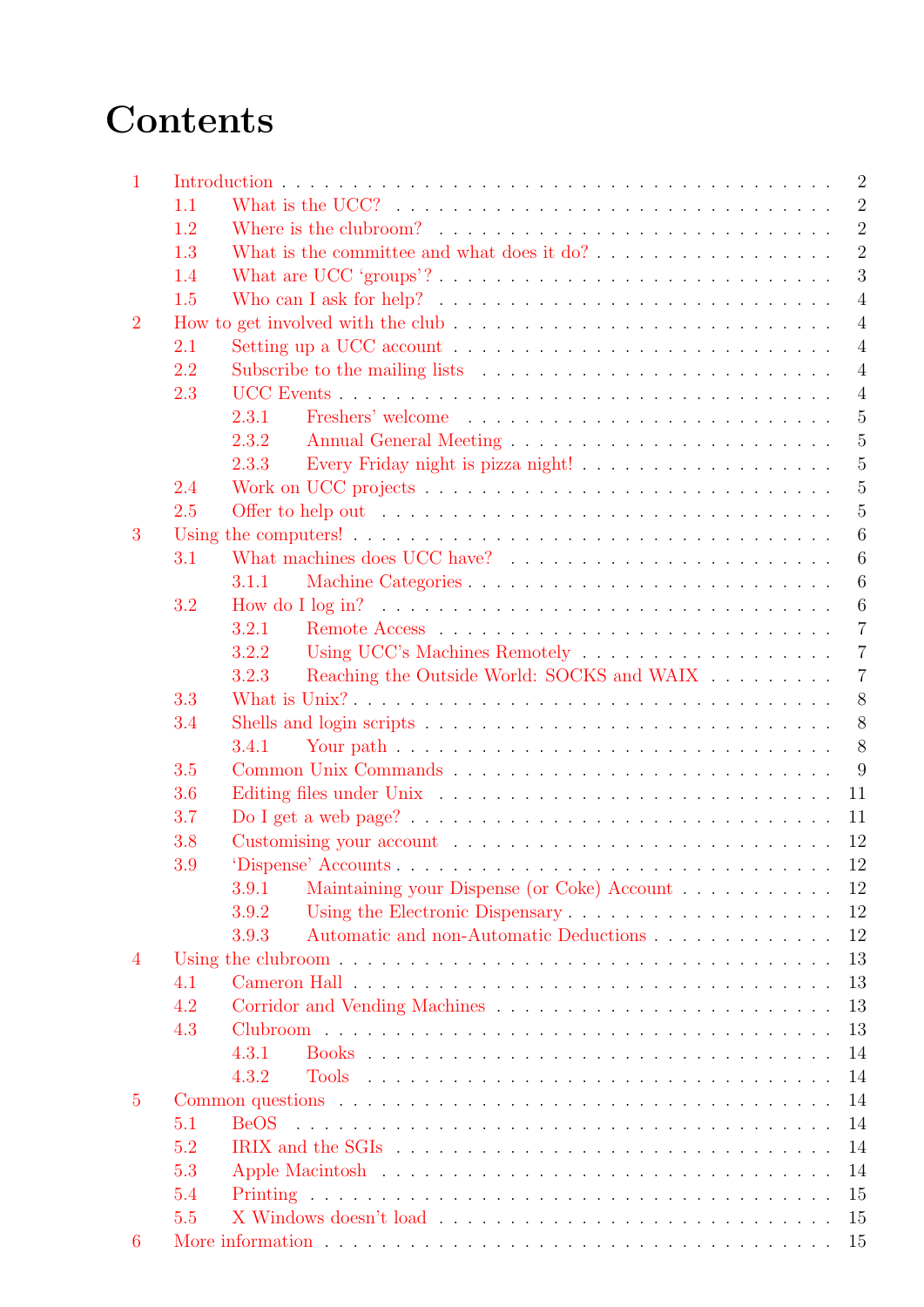## <span id="page-3-0"></span>1 Introduction

The aim of this guide is to help new members get involved with the club. The UCC can be intimidating to new members — lots of strange looking computers (not all IBM PC derived!) and unusual operating systems (not just Windows!) But stick around and you'll get skills and knowledge that are both useful and fun.

Over the last couple of years a free operating system called Linux has gained quite a lot of attention. The UCC runs Linux, but that is by no means the only operating system you'll be able to work with as a member. There are boxes running quite a few of the non-free Unix operating systems (Solaris, Digital Unix) as well as Mac OS and BeOS.

If you haven't used Unix or similar systems before, then this document should give you a hand. If all you want from the club is to be able to check your email, hopefully that will be made clear. And if you already have experience with Unix (and other operating systems that aren't Windows) you may want to read this for the information about the UCC itself.

### <span id="page-3-1"></span>1.1 What is the UCC?

The University Computer Club was founded in 1974 (it turned 26 in 2000!) to promote awareness of computer science and to provide students with computer facilities that would normally be inaccessible. We have pizza Friday nights and a drinks machine — you dispense drinks electronically (described in section [3.9](#page-13-1) ). We have regular social events plus we have our own clubroom on campus. You might be interested to read [the club's history](http://www.ucc.gu.uwa.edu.au/aboutucc/history.ucc)<sup>1</sup>.

### <span id="page-3-2"></span>1.2 Where is the clubroom?

Have a look at the map below. It shows some enlarged portions from the UWA Crawley campus map. The area of interest is the Guild buildings which are adjacent to Hackett Drive entrance number two. Basically, you just wander behind the Tavern, go through the door on the right and take the stairs upwards. UCC is on the right from the top of the stairs.



Figure 1: A map to UCC, showing its location within the Uni grounds and also Cameron Hall

### <span id="page-3-3"></span>1.3 What is the committee and what does it do?

The [UCC committee](http://www.ucc.gu.uwa.edu.au/infobase/groups.ucc)<sup>2</sup> comprises a President, a Vice-President, a Treasurer, a Secretary, three Ordinary Committee Members ("OCMs") and a First Year Representative ("Fresher Rep"). The

<sup>1</sup>http://www.ucc.gu.uwa.edu.au/aboutucc/history.ucc

<sup>2</sup>http://www.ucc.gu.uwa.edu.au/infobase/groups.ucc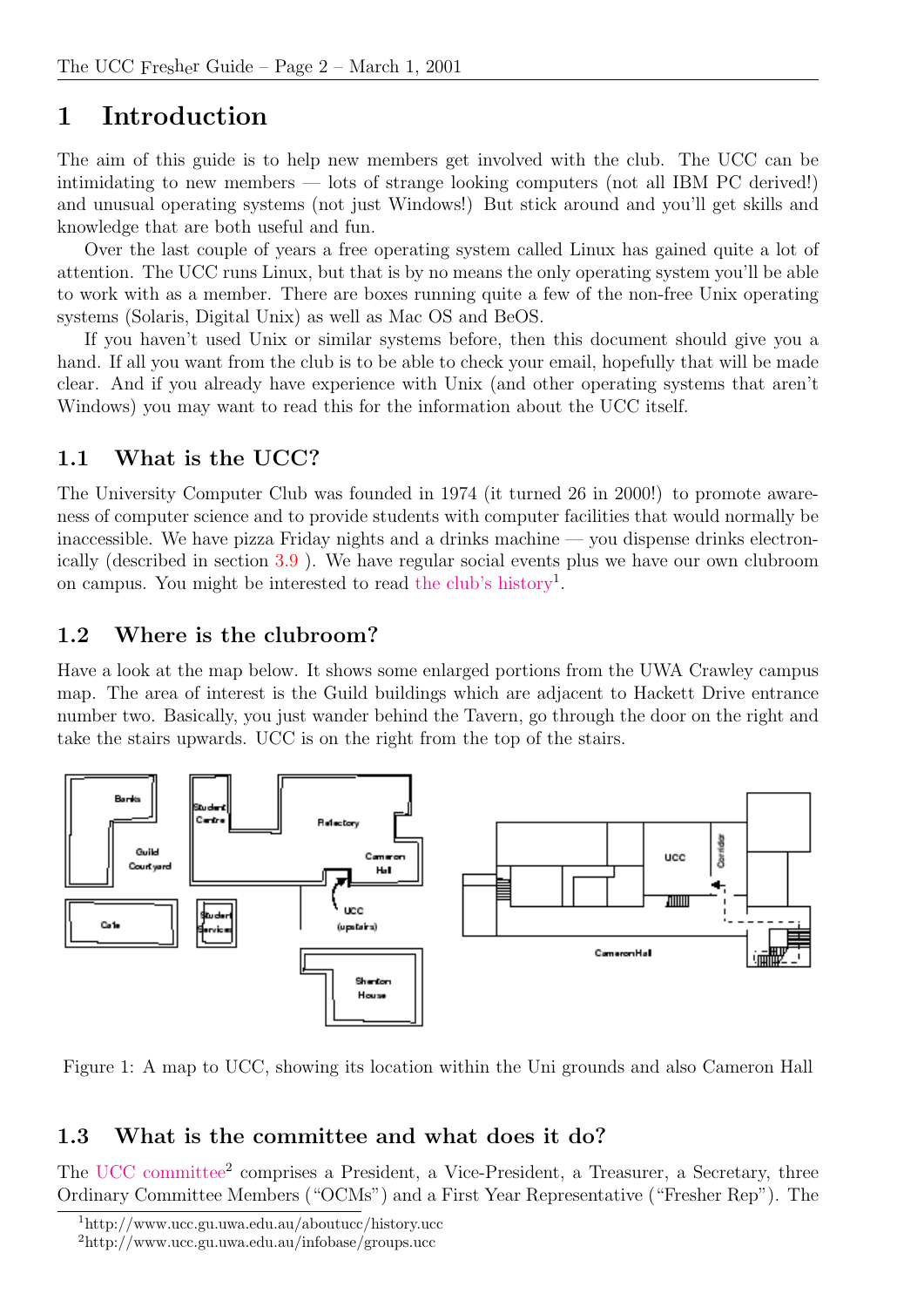committee is responsible for the general running of the club.

The *President* is the figurehead of the club — the contact point between UCC and the [Student Guild](http://www.guild.uwa.edu.au/)<sup>3</sup>. He or she is also supposed to ensure everyone else is doing what they are supposed to.

The Vice-President fills in for the President whenever necessary and assists the President in his or her duties.

The Secretary takes the minutes at meetings, emails minutes out to the UCC list, and handles correspondence.

The Treasurer looks after the club's bank accounts and payment of bills.

The OCMs are there to assist the executive (the four positions above) in whatever way and to provide conflicting and reinforcing positions to committee meetings so that committee makes better decisions.

The Fresher Rep represents members which have joined for the first time, including first year UWA students. It's important that are new members are able to get their say in too!

It is very important that people turn up to the Annual General Meeting (AGM) to elect the committee. Freshers can run for any position!

To make sure you are notified when the AGM is scheduled, please join the ucc-announce mailing list (described in section [2.2](#page-5-3) on page [4\)](#page-5-3).

Ordinary members (including freshers) may also attend normal committee meetings without prior arrangement. (Subscribe to the committee mailing list for venue, time and agenda information.)

### <span id="page-4-0"></span>1.4 What are UCC 'groups'?

Groups are the UCC's way of getting things done<sup>4</sup>. We have several groups for different purposes. The main ones are outlined in table [1](#page-4-1). [Lists of current members](http://www.ucc.gu.uwa.edu.au/infobase/groups.ucc)<sup>5</sup> are available from the UCC website.

|             | Table 1. Summary of UCC Groups                                                     |
|-------------|------------------------------------------------------------------------------------|
| Coke Group  | coke@ucc.gu.uwa.edu.au $6$ The Coke group is responsible for administrating        |
|             | the electronic vending machine. These are the people to talk to if you want        |
|             | to add credit to your Coke account. For information about your Coke                |
|             | $\alpha$ account see section 3.9 on page 12.                                       |
| Door Group  | doorgroup@ucc.gu.uwa.edu.au <sup>7</sup> If the clubroom is occupied, at least one |
|             | door group member must be in the room, and the door must be open. Door             |
|             | group members are charged with making sure that all members behave                 |
|             | responsibly with UCC equipment. Door members can open the electronic               |
|             | door. If the room is ever open without a door member, email                        |
|             | committee@ucc.gu.uwa.edu.au8 immediately.                                          |
| Wheel Group | wheel@ucc.gu.uwa.edu.au <sup>9</sup> Wheel group are in charge of maintaining the  |
|             | club's Unix machines. As such they have root access and are the people to          |
|             | see if you break your account.                                                     |
| Webmasters  | webmasters@ucc.gu.uwa.edu.au <sup>10</sup> The webmasters group helps in the       |
|             | planning, development and maintenance of the UCC website. If there are             |
|             | corrections to be made, mail this group.                                           |

<span id="page-4-1"></span>Table 1: Summary of UCC Groups

<sup>3</sup>http://www.guild.uwa.edu.au/

<sup>4</sup>Or not, as the case may be!

<sup>5</sup>http://www.ucc.gu.uwa.edu.au/infobase/groups.ucc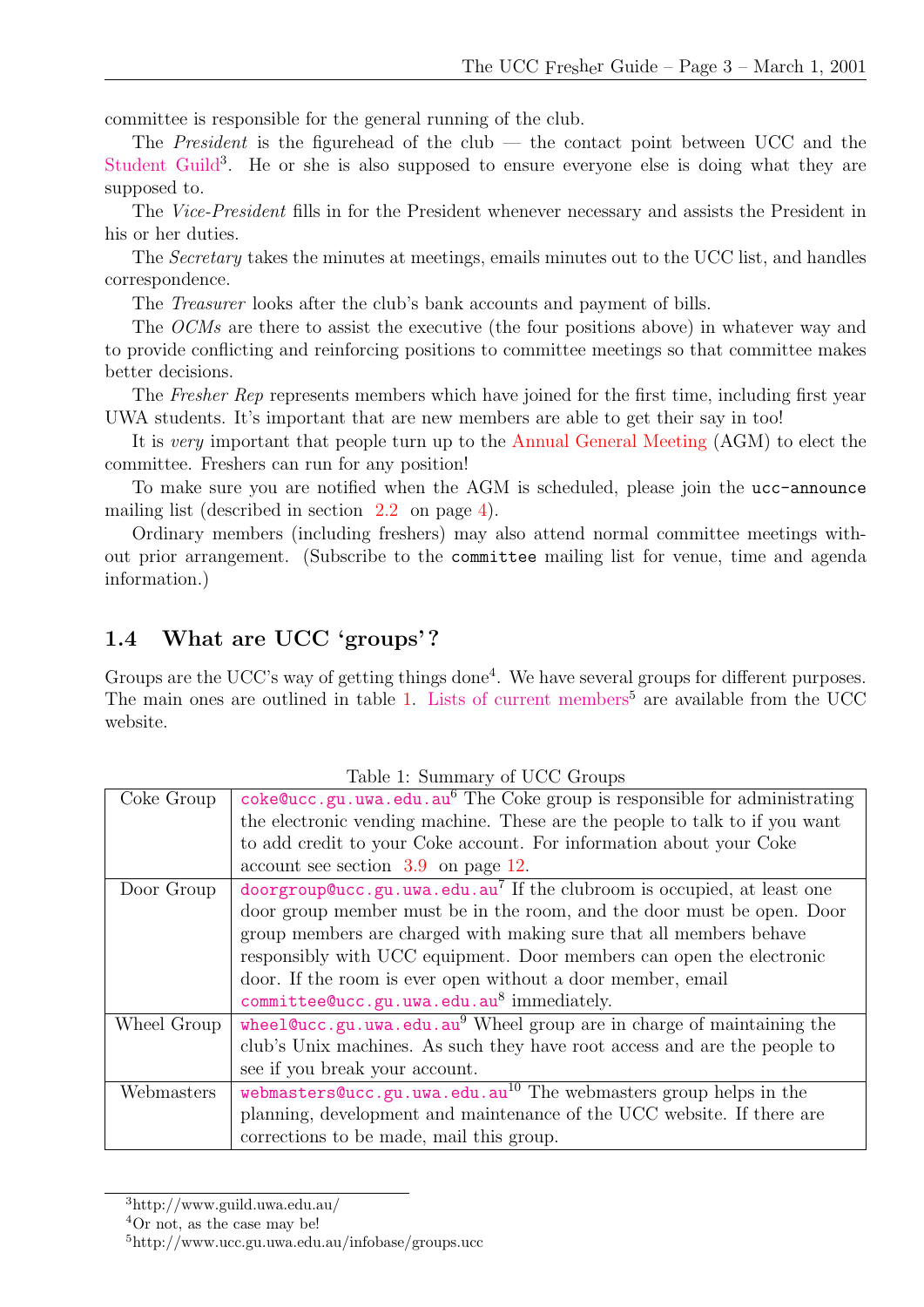#### <span id="page-5-0"></span>1.5 Who can I ask for help?

If you have a problem with your account then just ask a friendly wheel $^{11}$  member (a.k.a. system administrator) to fix it. Try and learn from your mistakes so that you don't repeat them, but remember that you can always ask people in the clubroom for help. If its just a general question (programming, campus life, etc) just ask around — someone can probably answer it.

### <span id="page-5-1"></span>2 How to get involved with the club

UCC members enjoy a lots of activities involving network services such as mailing lists and the [flame BBS](http://www.ucc.gu.uwa.edu.au/services/flame.ucc)<sup>12</sup> as well as clubroom activities, social events and sponsored retail discounts (see the back of your membership card!).

#### <span id="page-5-2"></span>2.1 Setting up a UCC account

Once you have joined UCC you may wish to request a "user account". A user account enables you to use UCC's user machines (themselves described in section [3](#page-7-0) ) and receive mail at addresses like username@ucc.gu.uwa.edu.au or username@ucc.asn.au. You will also get a "dispense account" (see section [3.9](#page-13-1) on page [12](#page-13-1)).

You will need to ask a [wheel member](http://www.ucc.gu.uwa.edu.au/infobase/groups/wheel.ucc)<sup>13</sup> to set an account up for you. If you visit the clubroom on  $O'Day<sup>14</sup>$  there will definitely be someone around who can help you (see page [2](#page-3-2) for directions to the clubroom). Otherwise, find a wheel member some other time and just ask. The best place to look is Cameron Hall, which is described in section [4](#page-14-0) on page [13](#page-14-0).

In order to set up your account you will need to show your current UCC membership card and you will need to think of a username. Your username will be used for your logins, your email address and your website address. Usernames must be eight letters or less.

#### <span id="page-5-3"></span>2.2 Subscribe to the mailing lists

If you want to keep up with club events, activities and discussions then you want to be on the email mailing lists. The volume of email you'll receive varies strongly with time. It often jumps sharply during study breaks. When a frank exchange of views takes place  $(a.k.a. a flame war<sup>15</sup>)$ your mail box may be flooded with twenty messages in twenty minutes — but don't worry about it. Most of the email will be fun to read!

Table [2](#page-6-5) on page [5](#page-6-5) contains a brief description of the first mailing lists you may wish to join. To join these lists visit the [UCC's Mailman website](http://www.ucc.gu.uwa.edu.au/mailman/listinfo)<sup>17</sup>.

### <span id="page-5-4"></span>2.3 UCC Events

The UCC is a very active club and holds many social events every year. These include gaming nights, competitions, movies, project development days and the special events detailed below.

<sup>11</sup>See table [1](#page-4-1) or <http://www.ucc.gu.uwa.edu.au/infobase/groups/wheel.ucc>

<sup>12</sup>http://www.ucc.gu.uwa.edu.au/services/flame.ucc

<sup>13</sup>http://www.ucc.gu.uwa.edu.au/infobase/groups/wheel.ucc

<sup>14</sup>O'Day 2001 is on Friday 2nd of March.

<sup>&</sup>lt;sup>15</sup>For descriptions of computing parlance try the jargon file described on page [3.3](#page-9-0)

<sup>17</sup>http://www.ucc.gu.uwa.edu.au/mailman/listinfo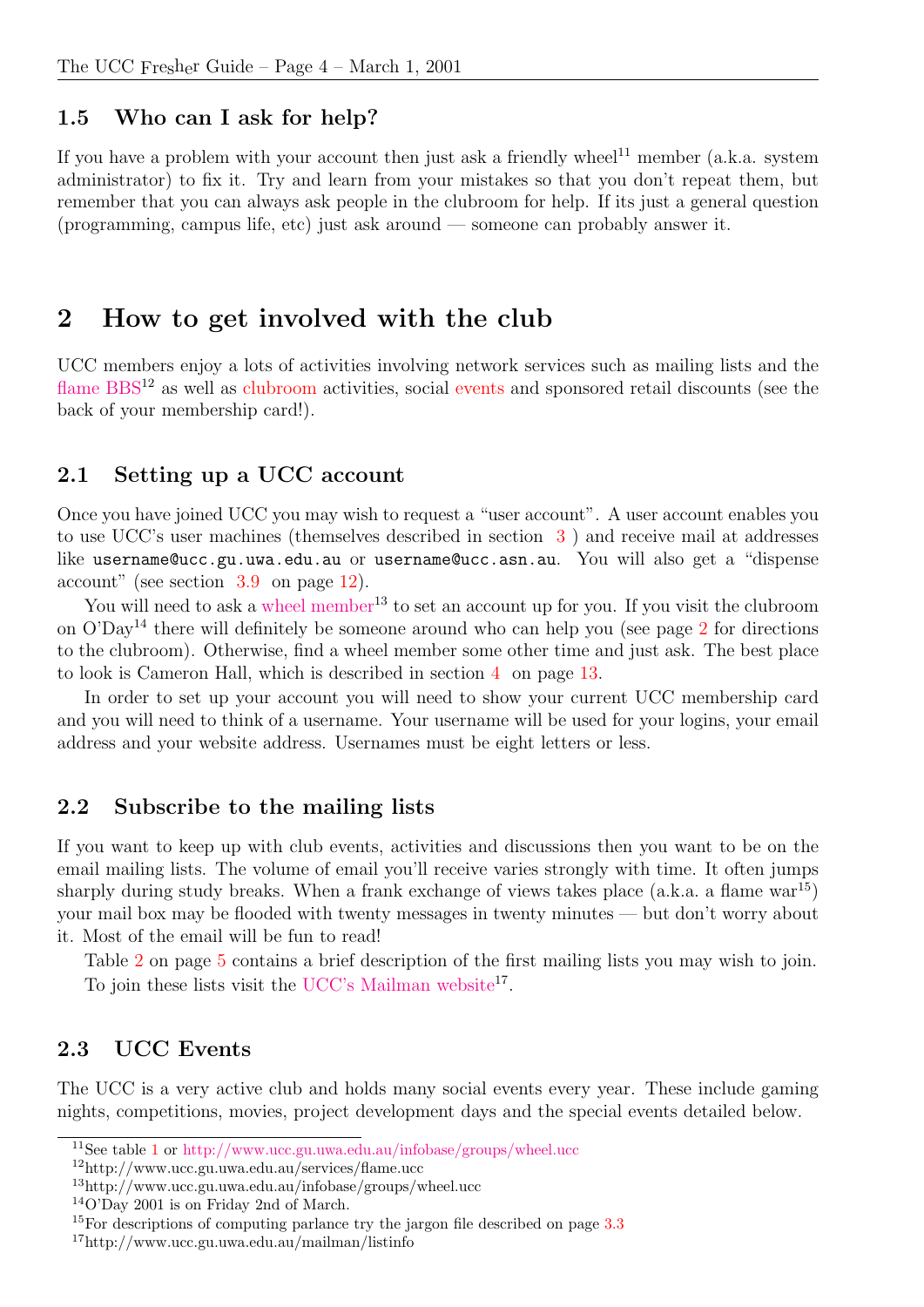| ucc@ucc.gu.uwa.edu.au          | This is the main UCC mailing list. You'll receive email     |
|--------------------------------|-------------------------------------------------------------|
|                                | about practically any topic if you subscribe, as well as    |
|                                | general UCC announcements. All subscribers may post         |
|                                | to this list.                                               |
| ucc-announce@ucc.gu.uwa.edu.au | Special UCC announcements are posted here. All              |
|                                | members with accounts are subscribed to the list. Only      |
|                                | list administrators may post to it.                         |
| committee@ucc.gu.uwa.edu.au    | A list for the public discussion of committee activities    |
|                                | and decisions. All members may subscribe to this. There     |
|                                | is also a separate committee-only mailing list              |
|                                | committee-onlyQucc.gu.uwa.edu.au <sup>16</sup> .            |
| tech@ucc.gu.uwa.edu.au         | A list for the public discussion of technical issues at the |
|                                | club. Any non security-sensitive discussions can be         |
|                                | carried out here.                                           |

<span id="page-6-5"></span>Table 2: Main UCC Mailing Lists

#### <span id="page-6-0"></span>2.3.1 Freshers' welcome

There will be cheap pizza (\$2 for freshers), computer games, and people to talk to! More details will be provided closer to the event (probably by email and posters in the clubroom).

#### <span id="page-6-1"></span>2.3.2 Annual General Meeting

This year's AGM is to be held on Friday 16 March at 1pm in the Guild Council Meeting Room, 2nd floor Guild Building to the right of the stairs.

#### <span id="page-6-2"></span>2.3.3 Every Friday night is pizza night!

Come into UCC on a Friday night to share pizza with your fellow UCCans. Pizza gets ordered when someone bothers (usually 7-7:30pm) and then it's followed up with plenty of things happening. This is the best time to learn anything about UCC or to do with computers in general — lots of people to ask and plenty to interest all.

### <span id="page-6-3"></span>2.4 Work on UCC projects

There are people around working on various insane projects. There are people wandering around with knowledge about practically everything, including electronics and the various types of programming. If you want to find out about ongoing projects just subscribe to the mailing lists (see section  $(2.2)$  $(2.2)$  $(2.2)$ ) and hang around the clubroom (section  $(4)$  $(4)$  $(4)$ ).

Some ongoing projects include robot work and development of electronic brains for the vending machines (so that you can view the contents and dispense from your terminal).

Several current and old-guard UCC members are also working on a project to build a car for the 2001 Darwin-Adelaide World Solar Car Challenge.

If you have projects of your own, you'll very likely find someone willing to help.

### <span id="page-6-4"></span>2.5 Offer to help out

There is always something that needs to be done. Perhaps you could run for committee at the AGM or help in the (infrequent, yet mammoth) clean-ups. If you have a cool coding idea that would be useful and you'd like to implement at UCC, talk to people about it. If you get positive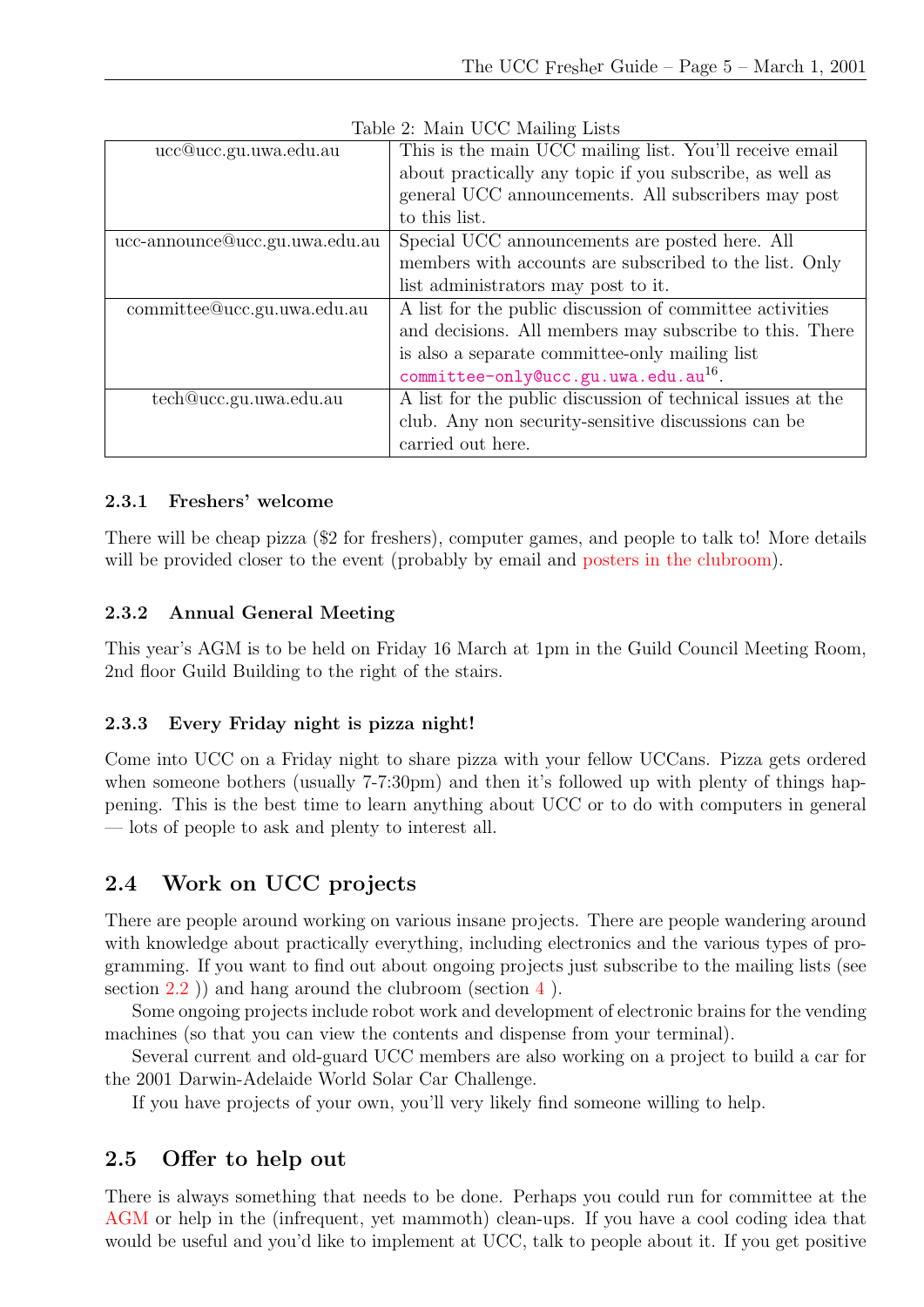feedback, write it and then a wheel member might install it so all members can use it (see table [1](#page-4-1) on page [3](#page-4-1) for contact information).

### <span id="page-7-0"></span>3 Using the computers!

#### <span id="page-7-1"></span>3.1 What machines does UCC have?

The UCC has a variety of computers running a multitude of different operating systems. 1999 saw the appearance of a number of  $SGI^{18}$  $SGI^{18}$  (formerly Silicon Graphics) machines<sup>19</sup> running [IRIX](http://search.dmoz.org/cgi-bin/search?search=irix)<sup>20</sup> — the SGI Unix variant.

The staple OS for the UCC is currently  $Debian<sup>21</sup> GNU<sup>22</sup>/Linux<sup>23</sup>$  $Debian<sup>21</sup> GNU<sup>22</sup>/Linux<sup>23</sup>$  $Debian<sup>21</sup> GNU<sup>22</sup>/Linux<sup>23</sup>$  $Debian<sup>21</sup> GNU<sup>22</sup>/Linux<sup>23</sup>$  $Debian<sup>21</sup> GNU<sup>22</sup>/Linux<sup>23</sup>$  $Debian<sup>21</sup> GNU<sup>22</sup>/Linux<sup>23</sup>$ . It is being used to run some of our user machines and several servers. Also present are [FreeBSD](http://www.freebsd.org)<sup>24</sup>, [Sun](http://www.sun.com/)<sup>25</sup> [Solaris](http://www.dmoz.org/cgi-bin/search?search=solaris)<sup>26</sup>, and [Digital Unix](http://www.dmoz.org/cgi-bin/search?search=tru64+digital+unix)<sup>27</sup>. Non-Unix operating systems include various versions of [MacOS](http://www.apple.com/macos/)<sup>28</sup>, [BeOS](http://www.dmoz.org/Computers/Software/Operating_Systems/Microkernel/BeOS/)<sup>29</sup> and [Windows](http://www.dmoz.org/Computers/Software/Operating_Systems/Windows/)<sup>30</sup>.

#### <span id="page-7-2"></span>3.1.1 Machine Categories

You may hear a machine being referred to with such terms as "console box" and "user machine".

Referring to a computer as a console machine indicates that members can sit down in front of it and use its keyboard, screen and (if present) mouse and speakers. Some console machines have special uses in the clubroom such as raster image scanning or playing to the loudspeakers.

A user machine is one which all members can log in to or otherwise access (though you may have to ask a wheel member to set up your login on some machines). Console machines are user machines, as are [morwong](http://www.ucc.gu.uwa.edu.au/machines/morwong.ucc)<sup>31</sup>, [mussel](http://www.ucc.gu.uwa.edu.au/machines/mussel.ucc)<sup>32</sup> and [mermaid](http://www.ucc.gu.uwa.edu.au/machines/mermaid.ucc)<sup>33</sup>.

Some computers are not user boxes. These machines perform dedicated functions and are administered by wheel members (see table [1](#page-4-1) on page [3\)](#page-4-1).

### <span id="page-7-3"></span>3.2 How do I log in?

Most UCC machines run multi-user operating systems. This means several people can use them at once. Users are given a username — you will choose one when your account is created (see section [2.1](#page-5-2) ).

Logging into a console computer is simple. At the prompt enter your username and then your password. If the system complains about an 'invalid login' (or similar) and you are sure that you typed your password correctly, you may not have an account on that machine. Ask a wheel member (nicely :) to create an account. Some machines are only for use by system administrators — for example, mooneye.

<sup>18</sup>http://www.sgi.com/

<sup>19</sup>Kindly donated by Hammersley Iron

 $^{20}$ http://search.dmoz.org/cgi-bin/search?search=irix

 $^{21}$ http://www.debian.org/

 $^{22}$ http://www.gnu.org/

<sup>23</sup>http://www.linux.com

<sup>24</sup>http://www.freebsd.org

<sup>25</sup>http://www.sun.com/

<sup>26</sup>http://www.dmoz.org/cgi-bin/search?search=solaris

<sup>27</sup>http://www.dmoz.org/cgi-bin/search?search=tru64+digital+unix

<sup>28</sup>http://www.apple.com/macos/

<sup>29</sup>http://www.dmoz.org/Computers/Software/Operating Systems/Microkernel/BeOS/

<sup>30</sup>http://www.dmoz.org/Computers/Software/Operating Systems/Windows/

 $\rm ^{31}$  http://www.ucc.gu.uwa.edu.au/machines/morwong.ucc

<sup>32</sup>http://www.ucc.gu.uwa.edu.au/machines/mussel.ucc

<sup>33</sup>http://www.ucc.gu.uwa.edu.au/machines/mermaid.ucc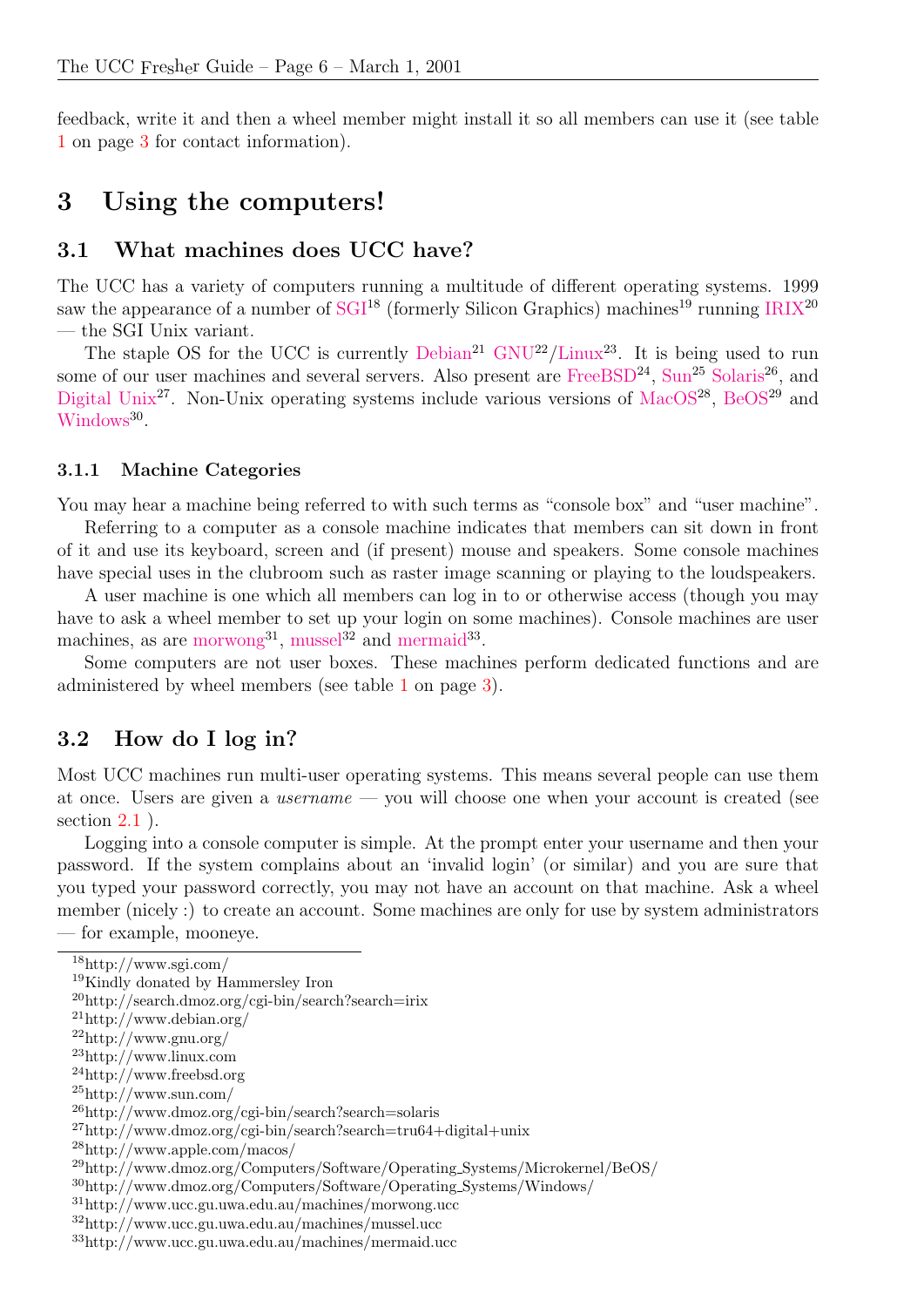The Apple Macintoshes and the BeBox do not (at the time of writing) require logins. However, if someone seems to be using one of these computers and isn't around, please wait a while before closing all their windows :)

#### <span id="page-8-0"></span>3.2.1 Remote Access

UCC machines that are in service are [networked](http://www.cs.uwa.edu.au/undergraduate/units/231.312/) $34$  via Ethernet (and some via LocalTalk). Most services are available via TCP/IP, though some services use protocols such as AppleTalk or LAT. Services running over TCP/IP are available locally (that is, in the clubroom) as well as remotely (from other IP-networked computers, including dialups from home). Be aware that some console machines may be rebooted often or may be used for intensive non-network activities such as CD writing. It can be incourteous to log in and make heavy use of console machines during the day. Currently morwong, mussel and mermaid are dedicated to network logins. Mussel is not fully set up at the time of writing however, so you should use morwong. Mermaid is likely to be retired as a user box once this occurs.

Some common remote login programmes are telnet, rlogin and ssh. (The dumb terminals in the Cameron Hall corridor operate differently. Follow the on-screen instructions to make a connection to a UCC user box such as morwong.) File transfers can be done using HTTP, FTP and SSH. At the time of writing, FTP can be used with morwong, mermaid or mussel. SSH can be used with morwong, mermaid and mussel.

#### <span id="page-8-1"></span>3.2.2 Using UCC's Machines Remotely

If you have a home Internet dialup account (or other Internet access, say at work) with an ISP that's a member of [WAIX](http://waix.waia.asn.au)<sup>35</sup> (most WA based ISPs but not Telstra, Optus or OzEmail) you can connect to a UCC machine by using machine.waix.ucc.gu.uwa.edu.au instead of machine.ucc.gu.uwa.edu.au

If this doesn't work, you'll have to connect to ucc.gu.uwa.edu.au and use the charged telnet tunnel, which will debit your coke account.

#### <span id="page-8-2"></span>3.2.3 Reaching the Outside World: SOCKS and WAIX

There are several methods you can use to access the rest of the internet from UCC. The simplest one is to use SOCKS. This charges the amount of traffic you use directly to your coke account. You can use SOCKS with any program that supports it by using these settings: *host:* mooneye.ucc.gu.uwa.edu.au, port: 1080. If a program doesn't support SOCKS, you can make it use SOCKS by typing 'socksify command'. Note that Netscape 4.x doesn't work with SOCKS, but Mozilla does.

Alternatively, if you have a full-access tartarus account (or other UWA server account such as cyllene) you can use the UWA authenticating proxy for web browsing. Just set your browser up as shown on the [University Communications Services](http://www.ucs.uwa.edu.au)<sup>36</sup> website at [http://www.student.uwa.edu.au/access.](http://www.student.uwa.edu.au/access)

You can also access [PARNET](http://www.parnet.edu.au/)<sup>37</sup> (PARNET being [UWA](http://www.uwa.edu.au/)<sup>38</sup>, [ECU](http://www.ecu.edu.au)<sup>39</sup>, [Curtin](http://www.curtin.edu.au/)<sup>40</sup>, [Murdoch](http://www.murdoch.edu.au/)<sup>41</sup> and some WAIX addresses (WAIX being the Western Australia Internet Exchange) for free. If or

<sup>34</sup>http://www.cs.uwa.edu.au/undergraduate/units/231.312/

 $^{\rm 35}$ http://waix.waia.asn.au

<sup>36</sup>http://www.ucs.uwa.edu.au

<sup>37</sup>http://www.parnet.edu.au/

<sup>38</sup>http://www.uwa.edu.au/

 $\rm ^{39}http://www.ecu.edu.au$ 

<sup>40</sup>http://www.curtin.edu.au/

<sup>41</sup>http://www.murdoch.edu.au/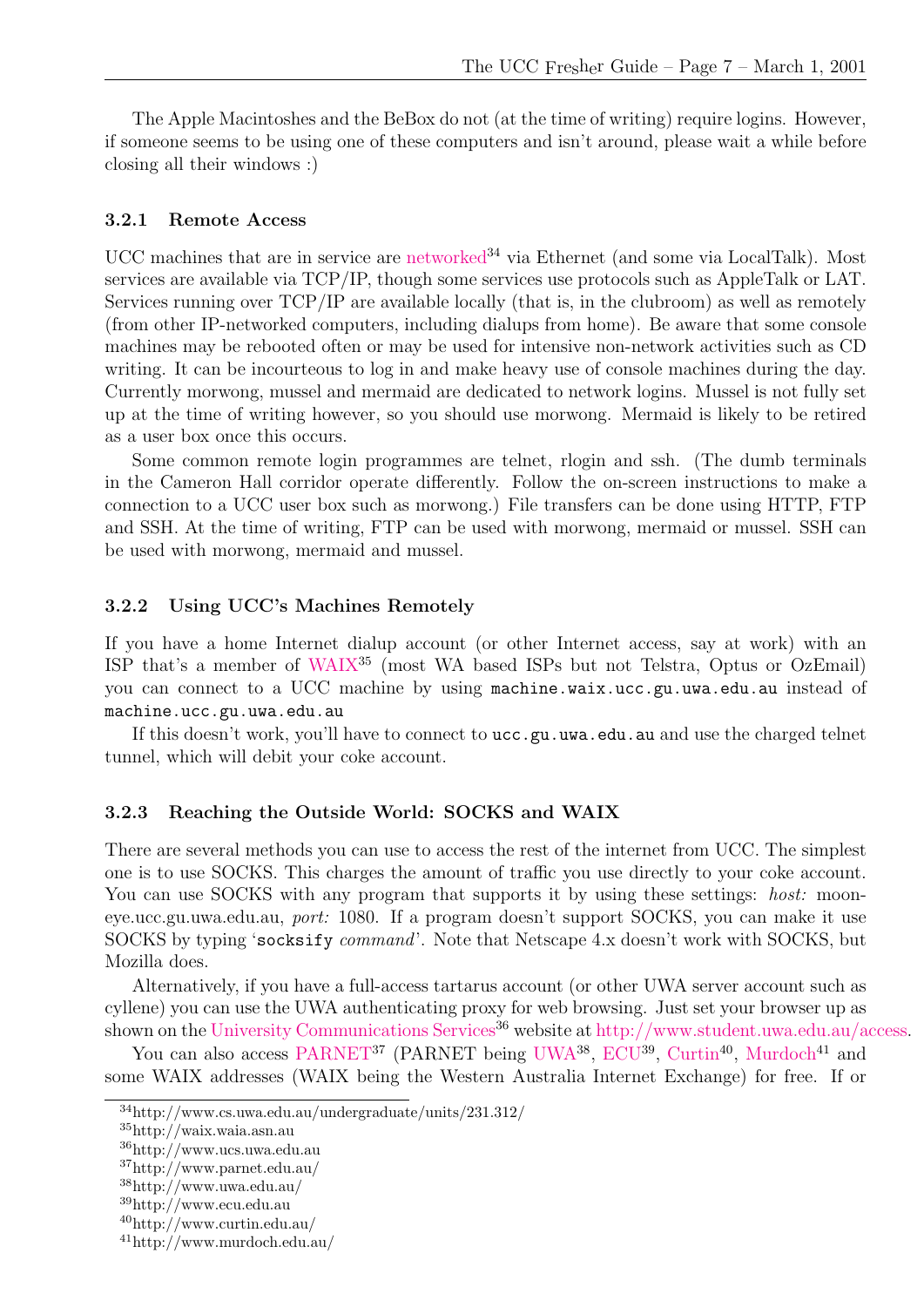when a dedicated WAIX machine is set up you will be able to use this to access the rest of WAIX.

For information about UCC's accounting and payment system see section [3.9](#page-13-1) on page [12](#page-13-1). If you have questions about network or mail charging, email mail charging @ucc.gu.uwa.edu.au<sup>42</sup>.

### <span id="page-9-0"></span>3.3 What is Unix?

Many UCC computers run variants of Unix. Most Unix-based operating systems are quite similar from a user's point of view. The following quote is from the Jargon File, as maintained by Eric S. Raymond, and should explain a little about where Unix came from:

:Unix:: /yoo'niks/ /n./ [In the authors' words, "A weak pun on Multics"; very early on it was 'UNICS'] (also 'UNIX') An interactive time-sharing system invented in 1969 by Ken Thompson after Bell Labs left the Multics project, originally so he could play games on his scavenged PDP-7. Dennis Ritchie, the inventor of C, is considered a co-author of the system. The turning point in Unix's history came when it was reimplemented almost entirely in C during 1972–1974, making it the first source-portable OS. Unix subsequently underwent mutations and expansions at the hands of many different people, resulting in a uniquely flexible and developerfriendly environment. By 1991, Unix had become the most widely used multiuser general-purpose operating system in the world. Many people consider this the most important victory yet of hackerdom over industry opposition (but see Unix weenie and Unix conspiracy for an opposing point of view). See Version 7, BSD, USG Unix, Linux.

You can read more of the Jargon file by typing 'jargon keyword' at a shell prompt on mermaid.

### <span id="page-9-1"></span>3.4 Shells and login scripts

When you log into a Unix machine, whether remotely or on the console, an interactive shell is run. Many shells exist with different features (bash, tcsh,  $zsh^{43}$  $zsh^{43}$ , or [other shells](http://www.shellscript.com/)<sup>44</sup>). When your account is created your default shell is set (probably as bash or zsh — there is currently a debate about which).

At the time of login the shell runs your *startup scripts*. These specify aliases, run useful programs and display information to your terminal. For zsh the startup script is .zshrc. Be very careful editing this script — change it incorrectly and you may be unable to log on to some or all machines.

To avoid this happening, test the script before logging out. The command 'source ~/.zshrc' should do the trick. This will run the script and (hopefully) report any errors. Alternatively re-run your default shell (by entering the relevant command like 'zsh -l' or 'bash'). The new shell will load the global configuration and your local configuration in the normal order. Press CTRL-D to return to your previous shell prompt once you have noted any errors.

#### <span id="page-9-2"></span>3.4.1 Your path

An important point needs to be made here. Your *path* is the list of directories scanned by your shell when you attempt to run a program. You may often wish to run programs in the current directory.

<sup>42</sup>mailto:mailcharging@ucc.gu.uwa.edu.au

<sup>43</sup>http://sunsite.dk/zsh/

<sup>44</sup>http://www.shellscript.com/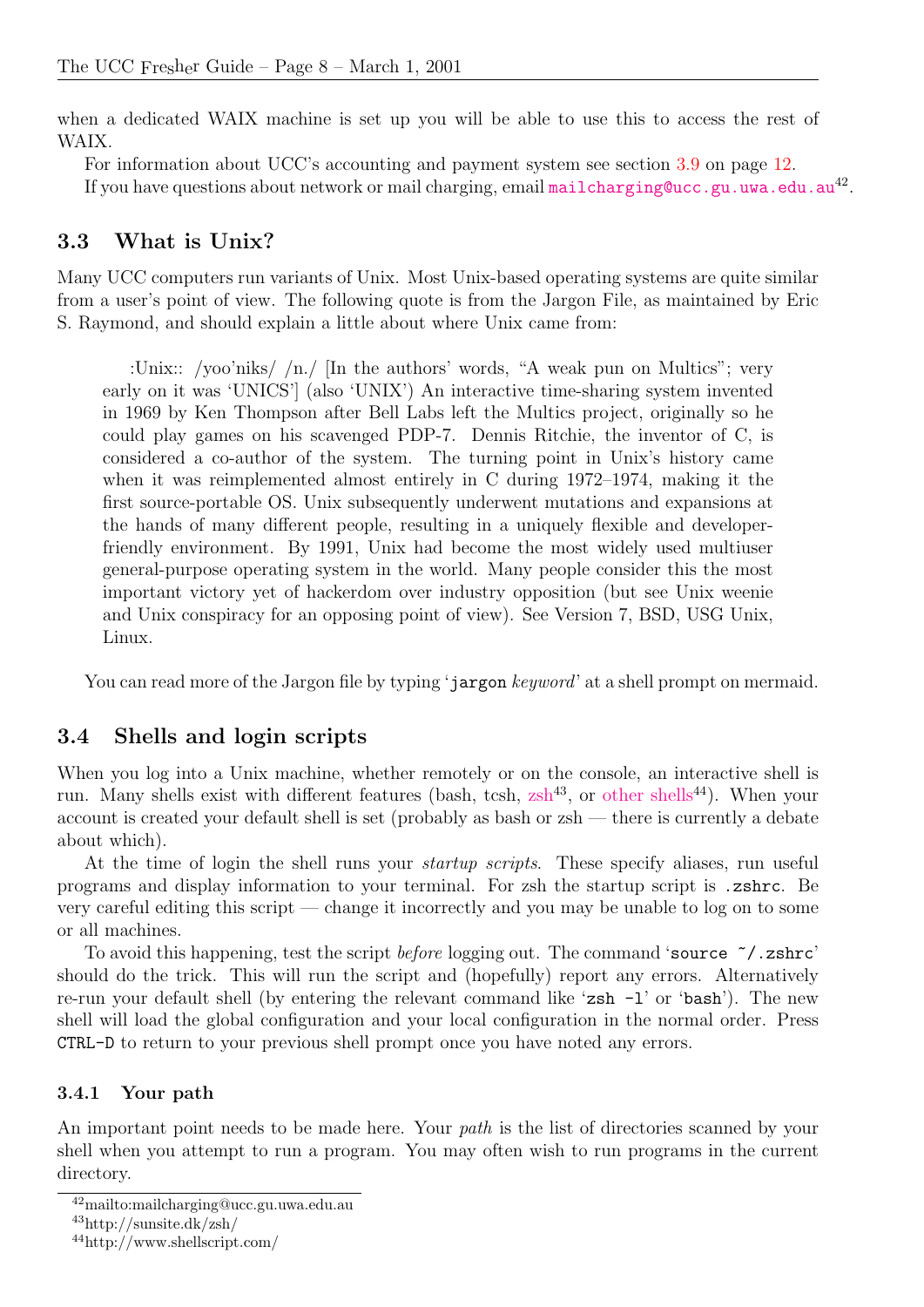By default the UCC login scripts do not include the current directory (also referred to as the '.' directory) in your path. You need to explicitly state the location of the program you wish to run if it is in the current directory, and that directory is not in your path. If you have a program 'hello' in the current directory, you would type './hello' to run it.

If you wish you may add the current directory to your path. It is not there default for an important reason — the current directory may contain hostile executable files. For example, if a hostile program named '1s' was in the current directory you might type 'ls' and suddenly have all of your files deleted.

### <span id="page-10-0"></span>3.5 Common Unix Commands

This section documents common Unix commands. They are fundamental and should be implemented almost identically on any Unix platform. (Be aware, however, that different operating systems may expect different command-line arguments and produce different formatted output). See Table [3](#page-10-1).

<span id="page-10-1"></span>If you which to use GNU tools you may need to put /usr/local/bin, /usr/bsd/ or /usr/freeware/b in your path.

| Command | Basic syntax/Example  | More info                                    |
|---------|-----------------------|----------------------------------------------|
| cd      | cd directory          | 'cd' changes your current di-                |
|         |                       | rectory. You can specify the                 |
|         |                       | directory to change to in two                |
|         |                       | ways — using <i>relative</i> or <i>abso-</i> |
|         |                       | <i>lute</i> paths. Relative paths use        |
|         |                       | two special directories $ \cdot$ .           |
|         |                       | refers to the directory above                |
|         |                       | the current one and '.' refers               |
|         |                       | to the current directory. Abso-              |
|         |                       | lute paths have a leading ref-               |
|         |                       | erence to the <i>root</i> directory —        |
|         |                       | $\frac{1}{2}$ . cd with no parameters re-    |
|         |                       | turns you to your home direc-                |
|         |                       | tory.                                        |
| pwd     | pwd                   | 'pwd'<br>the<br>prints<br>current            |
|         |                       | ("working") directory.                       |
| mkdir   | mkdir directory       | 'mkdir' creates a new direc-                 |
|         |                       | tory with the nominated name                 |
|         |                       | (provided an existing file or di-            |
|         |                       | rectory with the same name                   |
|         |                       | does not already exist).                     |
| cp      | cp source destination | 'cp' is used to duplicate a file.            |
|         |                       | If you want to copy every file               |
|         |                       | in a directory and its sub-                  |
|         |                       | directories then use 'cp -r $di$ -           |
|         |                       | rectory new-directory'                       |
| exit    | exit                  | 'exit' exits the shell you are               |
|         |                       | currently running.                           |

Table 3: Summary of Common Unix Commands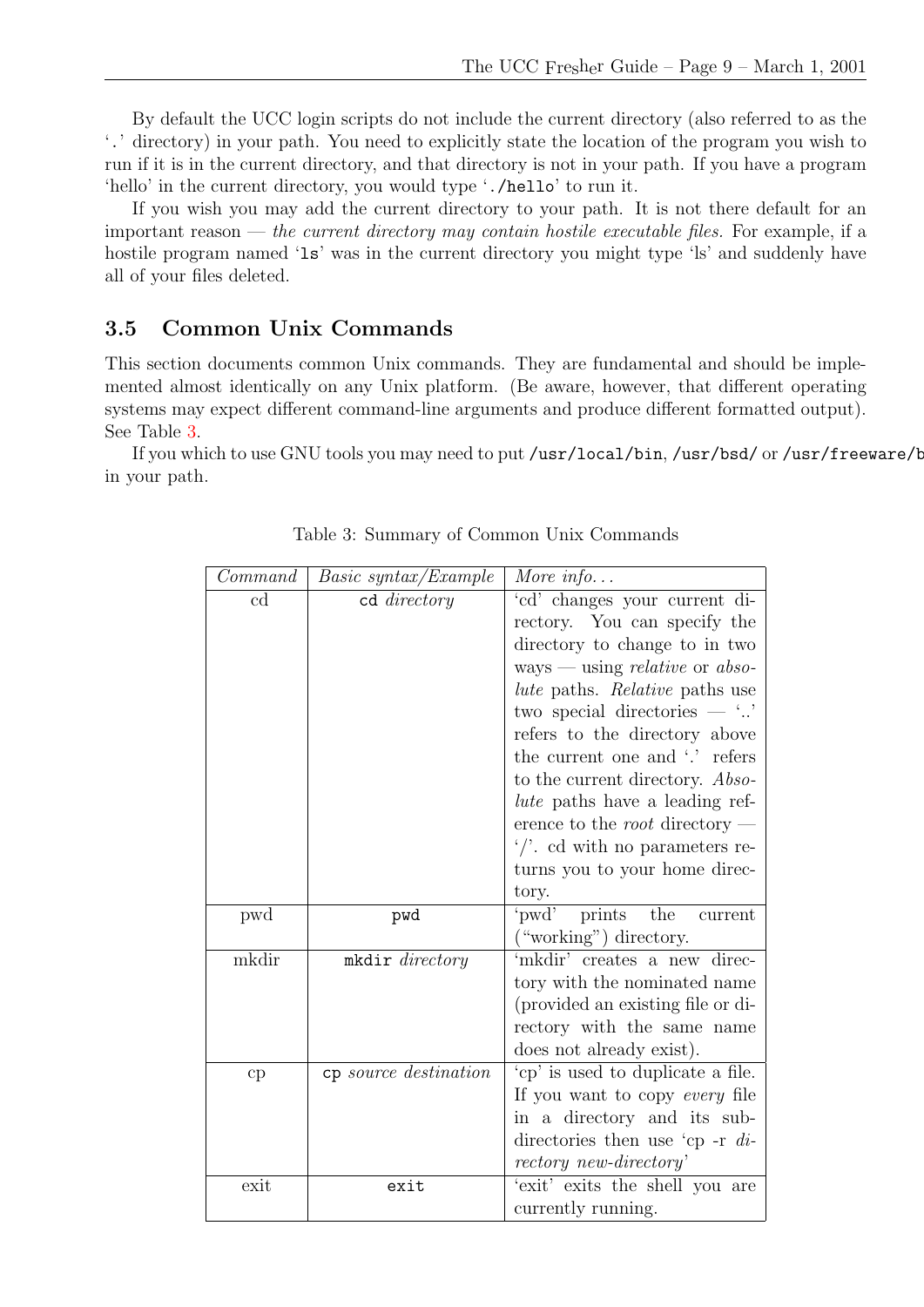| Command | <i>Basic syntax/Example</i> | More info                                |
|---------|-----------------------------|------------------------------------------|
| logout  | logout                      | 'logout' logs you out of the <i>lo</i> - |
|         |                             | <i>gin</i> shell you are currently us-   |
|         |                             | ing.                                     |
| man     | $man$ $name$                | man is used to get help on a             |
|         |                             | command or topic. Type 'man              |
|         |                             | man' for more information on             |
|         |                             | man:                                     |
| info    | info name                   | info is used to get help on a            |
|         |                             | command or topic using a hi-             |
|         |                             | erarchical viewer. Type 'info            |
|         |                             | info' for more information on            |
|         |                             | info.                                    |
| ls      | ls                          | 'ls' displays a listing of the cur-      |
|         |                             | rent directory. By default files         |
|         |                             | beginning with the '.' charac-           |
|         |                             | ter are <i>hidden</i> . To have these    |
|         |                             | files included in the listing use        |
|         |                             | the '-a' option. The '-l' option         |
|         |                             | displays more information on             |
|         |                             | each file. An extremely com-             |
|         |                             | mon use of the command is                |
|         |                             | therefore 'ls -alF'.                     |
| mv      | my source destination       | 'my' is used to move a file. The         |
|         |                             | my command is used with ex-              |
|         |                             | actly the same syntax to move            |
|         |                             | a directory as to move a file.           |
| rm      | rm filename                 | 'rm' is used to remove a file. If        |
|         |                             | you want to remove every file            |
|         |                             | in a directory and <i>all</i> directo-   |
|         |                             | ries within it then use 'rm -r           |
|         |                             | $directory\text{-}name$                  |
| more    | more filename               | 'more' is used to view a long            |
|         |                             | document one screenful at a              |
|         |                             | time. (Press spacebar to scroll          |
|         |                             | down and $q'$ to quit.)                  |
| less    | less filename               | 'less' is used to view a long doc-       |
|         |                             | ument one screenful at a time.           |
|         |                             | It has many more features than           |
|         |                             | the 'more' command.<br>You               |
|         |                             | can set 'less' to be your de-            |
|         |                             | fault pager for 'man' pages by           |
|         |                             | exporting the variable \$PAGER           |
|         |                             | equal to less from your shell.           |

Table 3: Summary of Common Unix Commands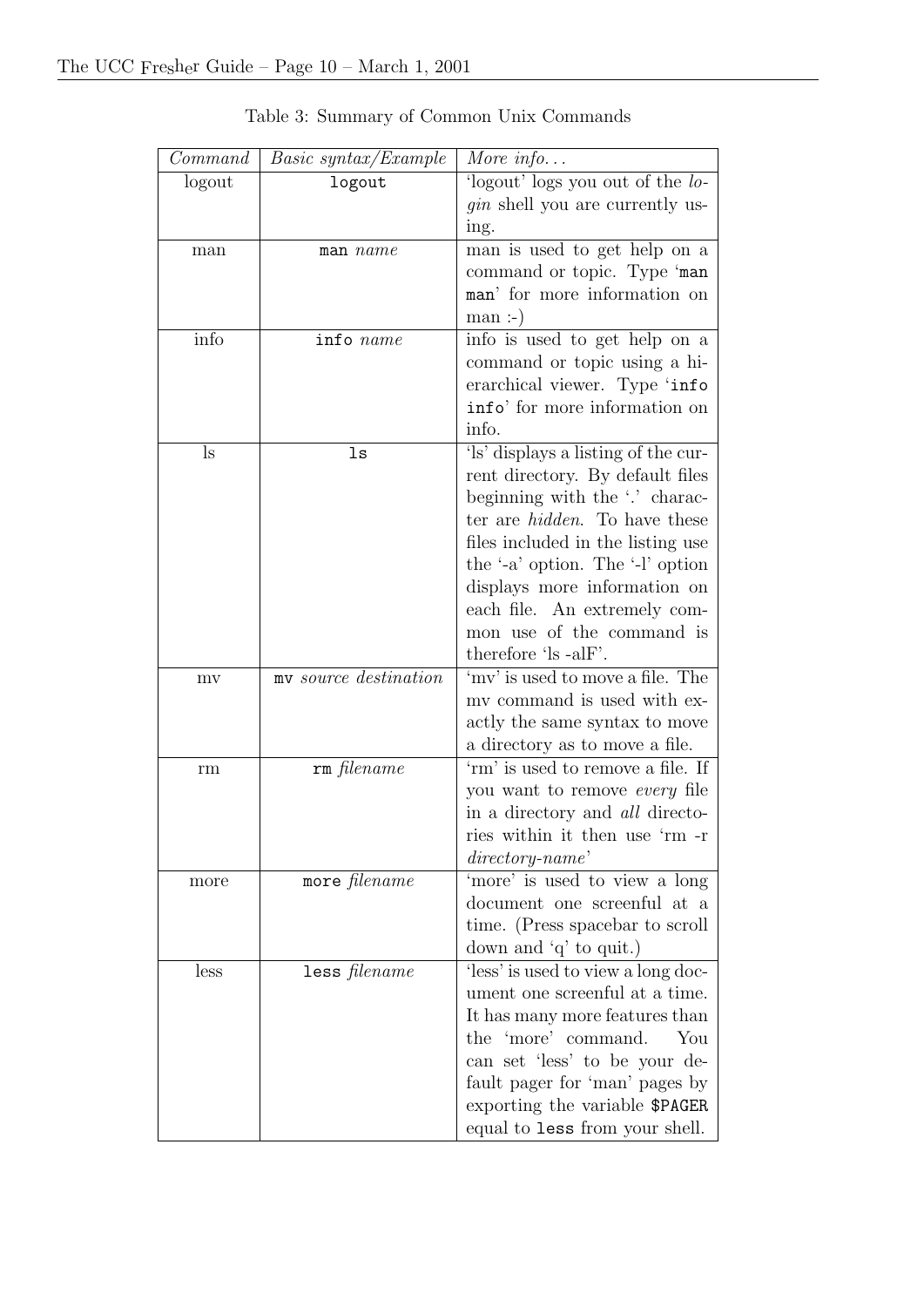| Command | <i>Basic syntax/Example</i> | More info                       |
|---------|-----------------------------|---------------------------------|
| chmod   | chmod <i>flags filename</i> | 'chmod' is used to record in a  |
|         |                             | UNIX filesystem what types of   |
|         |                             | users can access your files and |
|         |                             | in what way. Read the 'chmod'   |
|         |                             | man or info pages to gain an    |
|         |                             | understanding of file permis-   |
|         |                             | sions.                          |

Table 3: Summary of Common Unix Commands

### <span id="page-12-0"></span>3.6 Editing files under Unix

Various editors exist for Unix operating systems. A common editor for beginners is Pico. It is easy to use and simple, although less powerful than other editors.  $Emacs^{45}$  $Emacs^{45}$  and  $VI^{46}$  $VI^{46}$  are the two editors typically used by experienced Unix users.

Both Emacs and VI are extremely powerful and available on almost all Unix systems. For more information on Unix editors browse the web — there are many very good FAQs available.

If you invoke an editor you are unfamiliar with or unable to use, the key sequences in table [4](#page-12-2) may be used to exit without writing any changes to disk.

|  |  | Table 4: Exit Keys for Some Programmes |
|--|--|----------------------------------------|
|  |  |                                        |

<span id="page-12-2"></span>

| Programme | Key Sequence  |
|-----------|---------------|
| vi or vim | $:\,a!\,$     |
| emacs     | CTRL-x CTRL-c |
| pico      | $CTRL-x$ n    |

### <span id="page-12-1"></span>3.7 Do I get a web page?

Members can create their own web sites and web pages. To do this, log in and create a directory like this:

```
cd
mkdir public-html
chmod a+rx public-html
```
Note that public-html contains a *hyphen* not an underscore.

You can then put files into your public-html directory (either via your login or via file transfers) which is accessible from either:

http://www.ucc.gu.uwa.edu.au/~yourusername

or

http://www.ucc.asn.au/~yourusername

You will need to make sure your public files are "world readable" (see chmod).

```
45http://www.gnu.org/software/emacs/
^{46}http://www.vim.org/
```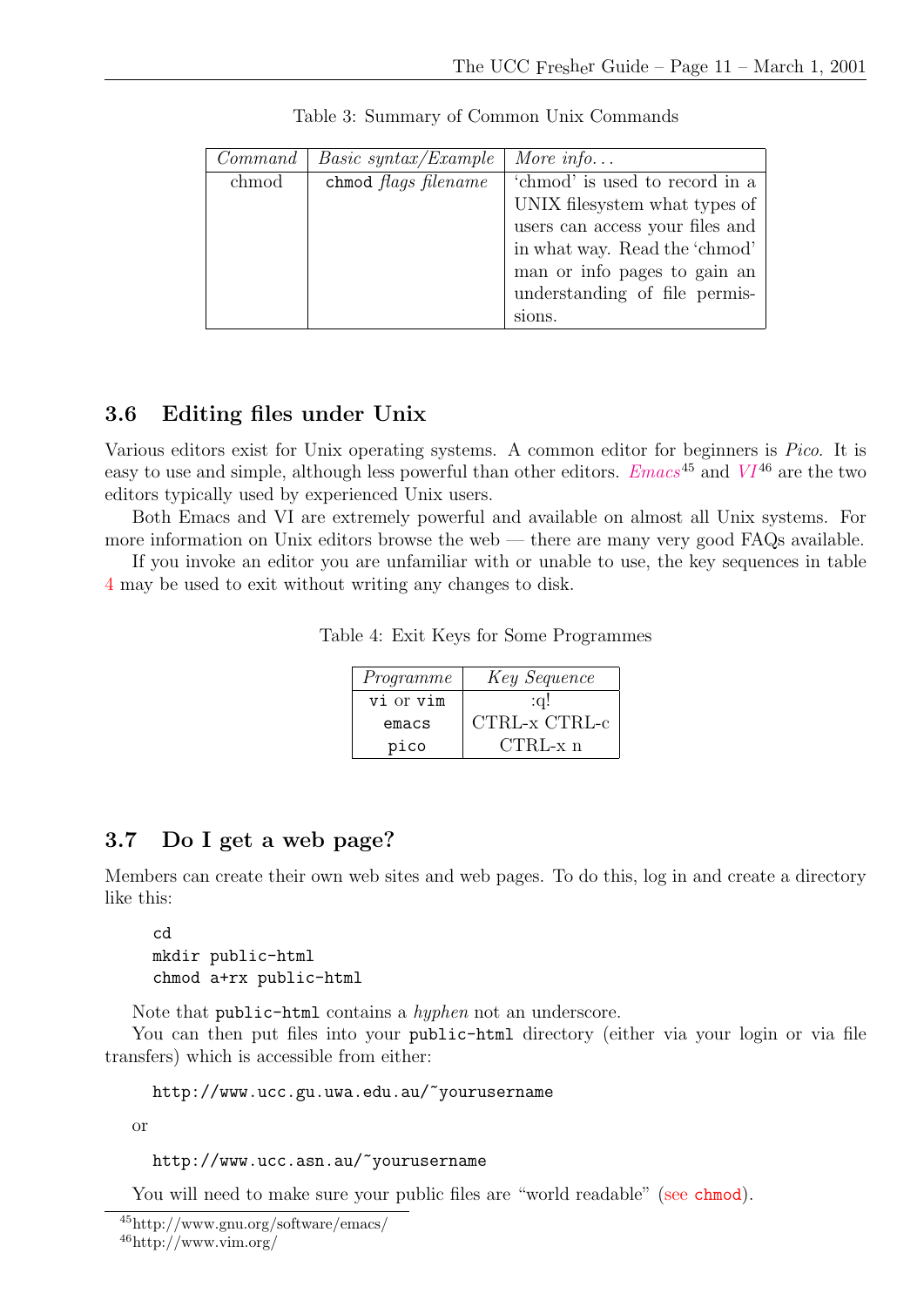### <span id="page-13-0"></span>3.8 Customising your account

The account management system at UCC is under active development. It's recommended that you ask someone how to change your account details :)

Feel free to email questions, or report problems with the machines or software, suggestions for drinks to put in, and so on to the Coke group or committee.

### <span id="page-13-1"></span>3.9 'Dispense' Accounts

Without a doubt, 'dispense' is the single most important programme to live at the UCC. Over the years it has mutated from a simple way to get drinks from the drinks machine (see section [4.2](#page-14-2) on page [13](#page-14-2) to a vital UCC accounting, network services and even password and username checking system.

### <span id="page-13-2"></span>3.9.1 Maintaining your Dispense (or Coke) Account

The UCC drinks machine does not accept money. To get drink out of it you must first get some "Coke Credit" into your account<sup>47</sup>. The normal method of doing this is to yell "Is anyone in the Coke group here?" in the clubroom. Assuming someone says "Yes!", you can ask them to put some credit into your account. They will take your money or ask you to put it into the UCC cashbox. In the latter case, get one of the plastic bags from a box on top of the filing cabinet, put your money in the bag and tell the Coke group member the amount and the bag number before putting it into the marked receptacle.

#### <span id="page-13-3"></span>3.9.2 Using the Electronic Dispensary

Type 'dispense' at a prompt on morwong, mussel or mermaid. This will bring up a menu of what's currently available. along with your current account balance. Use the arrow keys to move up or down, or type in the number of what you'd like. Presssing the return or enter key will dispense whatever the arrow is pointing to, and pressing the escape key or 'q' will quit.

If you dispensed a drink, you should hear the machine in action within a few seconds. You can then pick up your chosen can.

If you know what you want, you can bypass the menus and type "dispense drinkname" for the first thing with a name starting with the letters in drinkname. The system isn't perfect, and there can be problems. Sometimes, it may just be slow. Other times the drink machine itself will stop working. Keep an eye on your account—mistakes or software problems have given people the wrong balances on many occasions. If in doubt, you can examine the logs on the system—ask someone in Coke group for help.

Type 'man dispense' for more information.

#### <span id="page-13-4"></span>3.9.3 Automatic and non-Automatic Deductions

You'll notice that in the bottom half of the **dispense** menu there are other choices. These let you pay for non-food items, conveniently, with your credit. If you make a call to somewhere outside of the University from the club telephone, for example, you should dispense a 'phone' to pay for the call. If you print something on a clubroom laser printer, you should dispense a 'laserprint' for each page.

Apart from your deliberate use of the dispense command you may accrue incidental charges for services such as incoming network traffic. Network traffic charges are automatically deducted from your account. If automatic deductions remove all funds from your account you will be sent an emailed notification. See section [3.2.3](#page-8-2) for more information about network traffic charges.

<sup>47</sup>Referred to variously as your 'dispense account' or 'Coke account'.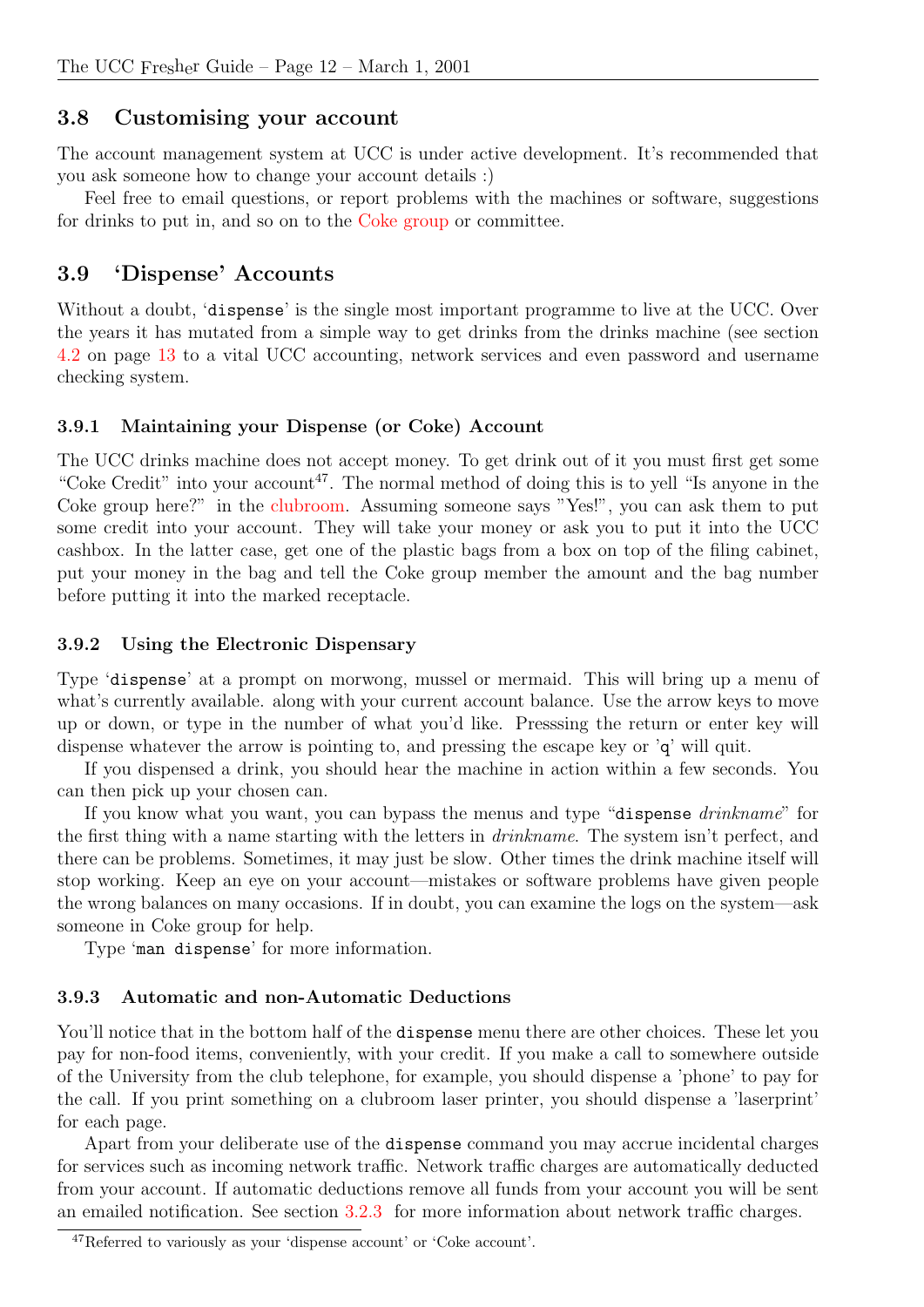### <span id="page-14-0"></span>4 Using the clubroom

The UCC's clubroom is a tidy-resistant zone located at the top of Cameron Hall.

The clubroom is opened by someone from the door group. Any member is free to come up and use the machines whenever they want and there are some terminals outside so they often can use the network even when access to inside the clubroom is impossible.

#### <span id="page-14-1"></span>4.1 Cameron Hall

Cameron Hall can be accessed any time the front door is open. However, the door is not opened every day 9am to 5pm like other buildings. It is opened "on demand" (usually by Club Presidents or other entrusted people). During semester Cameron Hall will be open a lot, and sometimes during the evenings also. It might be wise to phone ahead to check whether anyone's in.

If you want to get to Cameron Hall from off the University's Crawley campus have a look at the club's [Contact page on its website](http://www.ucc.gu.uwa.edu.au/aboutucc/contact.ucc)<sup>48</sup>.

#### <span id="page-14-2"></span>4.2 Corridor and Vending Machines

Once inside Cameron Hall you will find that the top-floor doors may or may not be locked. If they are unlocked you can wander into the corridor outside UCC (as shown on the map on page [2](#page-3-2) ). Here you will find some "dumb terminals" which you can use to log in to UCC machines.

In addition to the terminals, the UCC has two [vending machines](http://www.ucc.gu.uwa.edu.au/services/drink.ucc)<sup>49</sup> in the corridor. The drinks machine operates only via UCC's electronic dispensary (see section [3.9](#page-13-1) ). The snack machine is currently only coin operated—and one of UCC's ongoing projects is to rectify this! If you have electronics experience we'd love to have you involved.

If you have trouble with the vending machines, email the committee.

If you see any suspicious activity or find UCC property in an unusual state, email [the com](mailto:committee@ucc.gu.uwa.edu.au) $\text{mittee (committee@ucc.gu.uwa.edu.au)^{50}}.$  $\text{mittee (committee@ucc.gu.uwa.edu.au)^{50}}.$  $\text{mittee (committee@ucc.gu.uwa.edu.au)^{50}}.$ 

#### <span id="page-14-3"></span>4.3 Clubroom

During semester the clubroom is usually open from 9AM to 11PM weekdays and 11AM to 11PM on weekends (provided that Cameron Hall is open). You can check to see if anyone's in by viewing the [webcam](http://webcam.ucc.asn.au/)<sup>51</sup>.

When you enter the clubroom (there is only one door) you will be facing the noticeboard (on the far wall). Various official notices are placed on the noticeboard (such as announcements of general meetings). Additionally you'll find some humour and takeaway food pricelists.

The clubroom sometimes gets remodelled, but in essence the periphery of the space is occupied by user machines on desks and books in the shelves and the centre of the room is reserved for tables and chairs were you can lounge. At the time of writing the southern end of the clubroom boasts some large shelves which stock various spare parts and interesting equipment (some of it labelled!).

Also, some members have pigeon holes which sit behind the door. If you need to leave something for a committee member, put it in their pigeon hole and email them.

Another notable installation in the clubroom is the machine room. The machine room is where the non-user machines are locked up.

The clubroom also has a tool cupboard described below.

<sup>48</sup>http://www.ucc.gu.uwa.edu.au/aboutucc/contact.ucc

<sup>49</sup>http://www.ucc.gu.uwa.edu.au/services/drink.ucc

<sup>50</sup>mailto:committee@ucc.gu.uwa.edu.au

<sup>51</sup>http://webcam.ucc.asn.au/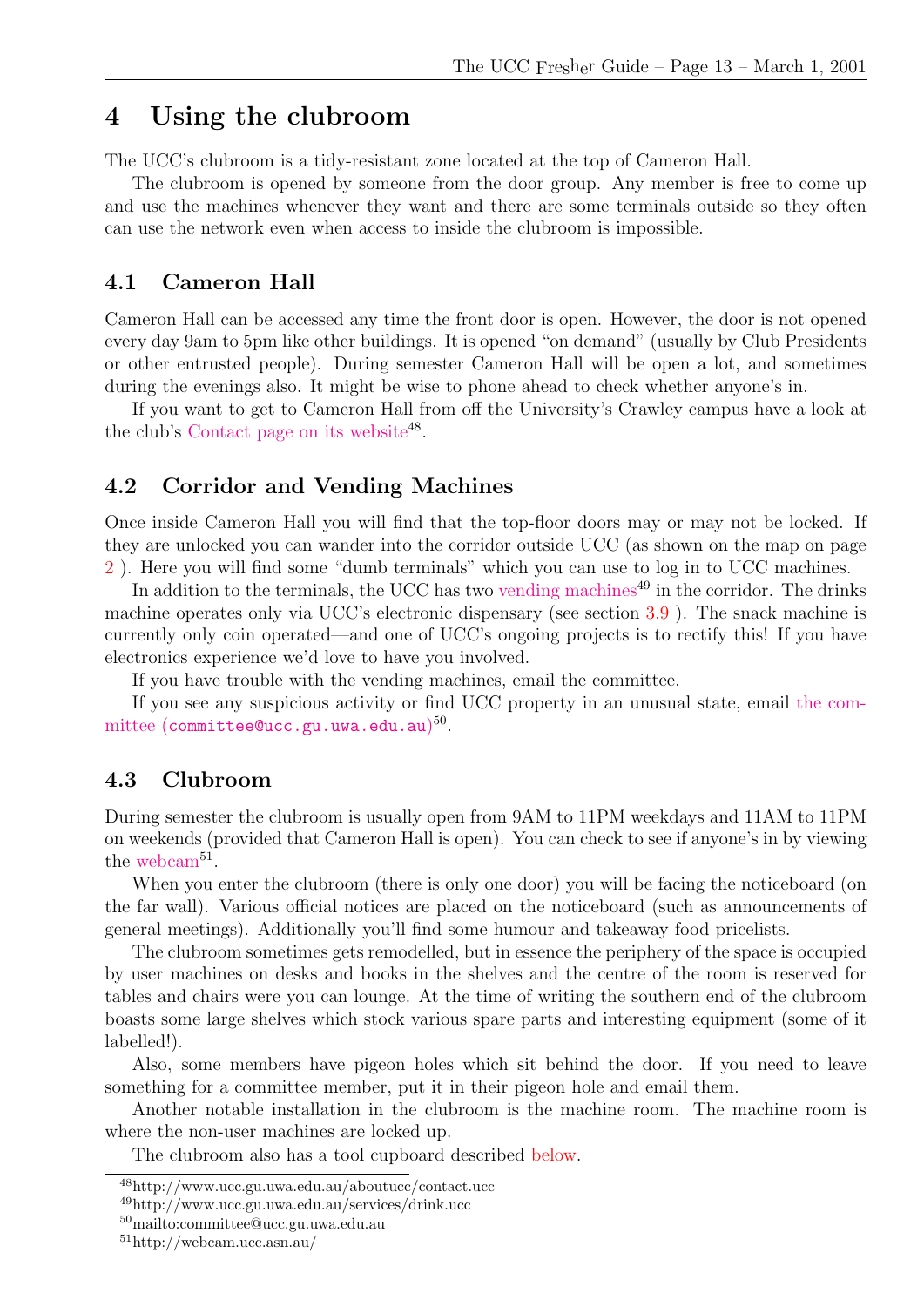### <span id="page-15-0"></span>4.3.1 Books

The UCC has a vast library of various books and periodicals which users can read at the club room. Among other topics, the club owns books on subjects such as electronics, networking and systems administration.

### <span id="page-15-1"></span>4.3.2 Tools

There are tools for destroying (fixing) computers: soldering irons, a digital oscilloscope, screwdrivers, resistors, multimeters and plenty of cables. If, however, you prefer brute force, we also ahve a drill, jigsaw, hammer, files, hacksaw, chisels and more!

You can see the tool cupboard (in a former state) on [its own web page](http://www.ucc.gu.uwa.edu.au/services/tools.ucc)<sup>52</sup>.

## <span id="page-15-2"></span>5 Common questions

### <span id="page-15-3"></span>5.1 BeOS

### What the heck is a BeBox?

The BeBox is based loosely around the Apple Macintosh design. It features two 133Mhz PowerPC processors. The two sets of yellow lights on the front of the BeBox represent the CPU usage of each processor!

The Be is currently running BeOS. BeOS appears to be a reasonable operating system, but application development for the BeBox hardware seems to have stalled. The BeOS release for the Intel architecture appears to have a much larger software base. As it stands the Be lacks much in the way of useful software.

### <span id="page-15-4"></span>5.2 IRIX and the SGIs

### Where did you such cool machines appear from?

Hammersley Iron kindly donated a SGI  $O_2$  and Indigo 2. These machines are very useful for 3D tasks — especially OpenGL programming. They also seem to be used for Quake a lot.

### Common commands give 'file not found'.

IRIX has a slightly different directory structure to Linux. You're probably missing '/usr/bsd' and '/usr/freeware/bin' from your path.

### <span id="page-15-5"></span>5.3 Apple Macintosh

### What operating systems are available for the Macs?

Currently the UCC's Apple Macintosh computers are running various versions of MacOS. including MacOS 9 and MacOS X Server (also known as Rhapsody and Darwin). MacOS X is a result of Apple's purchase of NeXT and is effectively a successor to NeXTstep.

### I can't log in to Mac OS X. How do I boot to Mac OS?

This section only applies to the G3, which dual boots Mac OS X and Mac OS 9. Mac OS X does not at the time of writing have all user accounts. If you want to use MacOS rather than Mac OS X click the 'Restart' button and hold down 'Option' until you see the MacOS logo.

<sup>52</sup>http://www.ucc.gu.uwa.edu.au/services/tools.ucc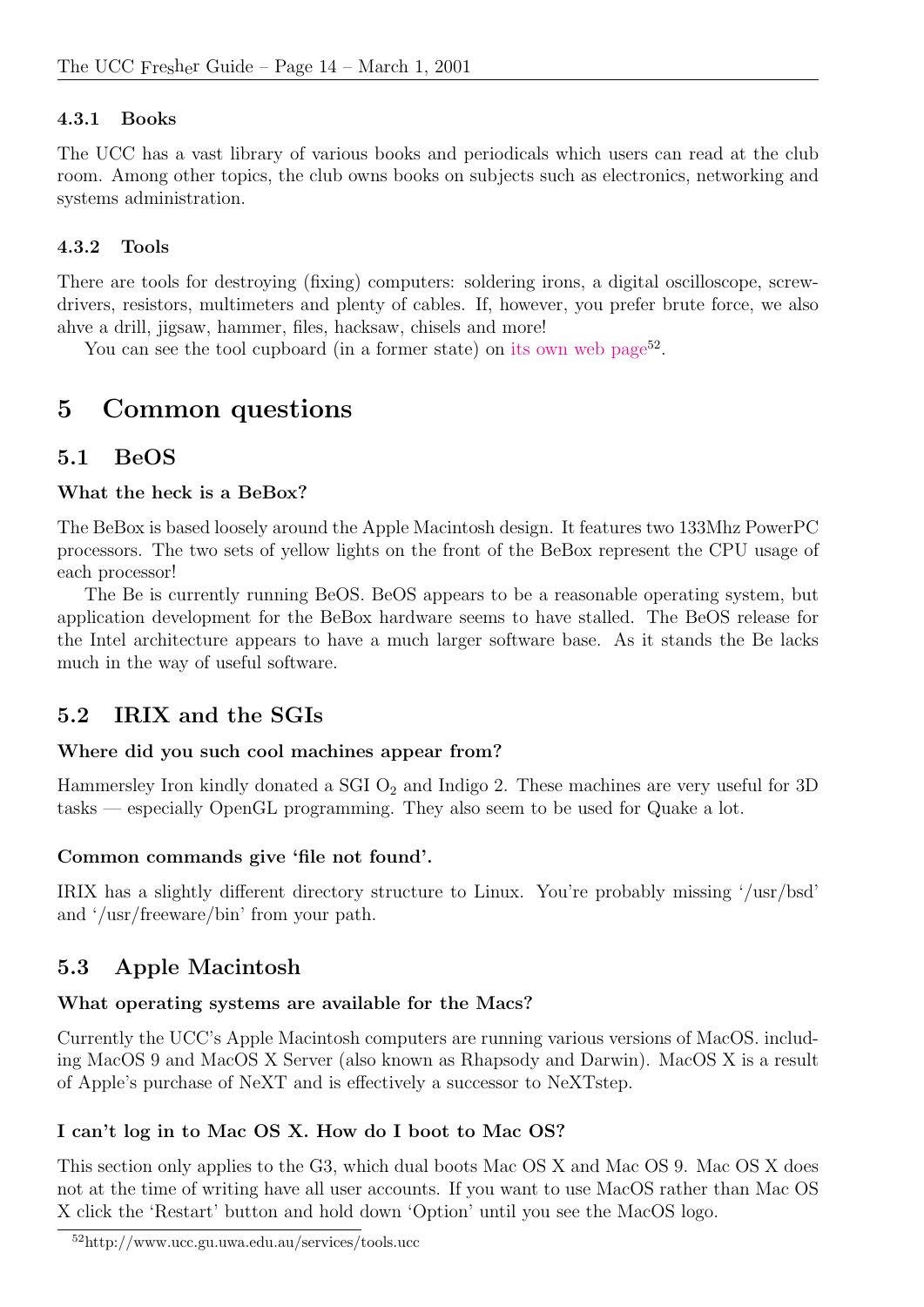The default operating system is Mac OS X. If want to use Mac OS X simply reboot the machine — Mac OS X will boot automatically.

### <span id="page-16-0"></span>5.4 Printing

 $UCC$  owns several working<sup>53</sup> laser printers. A system to make the printers from all user machines is currently being devised. The simplest answer is: ask someone.

#### <span id="page-16-1"></span>5.5 X Windows doesn't load

Some of the UCC's terminals run X Windows (and are called X-Terminals) — for example the small white Labtams. There can be a few problems when logging into these, and hopefully this section will help. A *dumb terminal* can only operate in text mode — we have a few of these outside the clubroom.

If, after logging in, the screen goes blank for a second or two and then the login prompt reappears you probably have a problem with your '.xsession' file. This file specifies the commands to be run immediately upon logging in to an X Session Manager. A neat trick that works on most X session managers is to enter your username and password, but instead of pressing  $\leq$ nter> after entering your password, press F1. You will be given a secure startup, usually giving you a command prompt so you can run a window manager.

This file may attempt to run a command (such as a window manager) which doesn't exist. The easy way to fix this is to log in to a plain text console (for example the dumb terms) and execute the command 'mv .xsession .xsession.broken'. You should now be able to log into X. It is probably a good idea to have a look at the '.xsession.broken' file and see what was wrong with it. Also see the file '.xsession.errors' which will explain the reason for past failures.

### <span id="page-16-2"></span>6 More information

Much of the software you will use on a day-to-day basis is a product of the open-source movement. This movement is largely internet based — so if you want to find out more about a project, have a look on the web.

UCC has an extensive collection of reference manuals. In particular the Sun manuals along the wall next to the door are *really* good. If the relevant man page doesn't have enough information these might be able to help.

Table [5](#page-17-0) details some of the most useful websites for people interested in Unix operating systems and computing in general.

If you have any questions after reading this Guide, don't hesitate to ask someone. Come up to the clubroom. Nobody bites and we're all more than willing to help. You could also browse the UCC web page (see table [5\)](#page-17-0) which contains a lot of information.

Have a great time at Uni, and the UCC looks forward to seeing you!

<sup>53</sup>At least some of the time